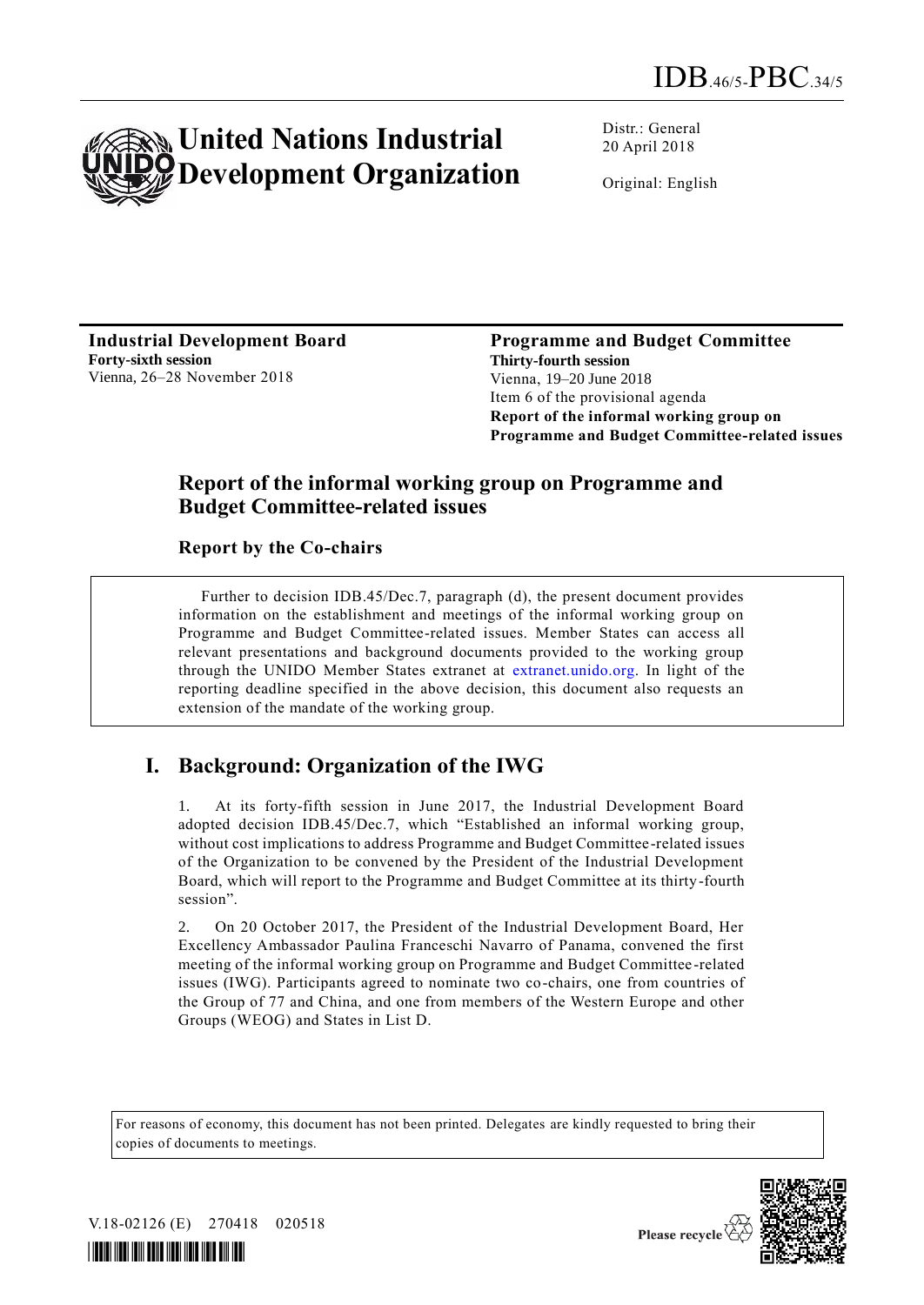3. On 30 January 2018, IWG met for the second time to consider the nominations received by then. Mr. Moataz Khaled Aly Abdelhady of Egypt and Ms. Katharina Frey Bossoni of Switzerland were appointed as the two Co-chairs. The mandate of IWG was discussed, as was its proposed schedule and the topics it would consider. It was decided that the list of topics for future discussions would continue to be open to further additions/amendments by participants of the working group, as and when necessary. IWG also requested that the Secretariat provide:

(a) A legal opinion on whether the mandate of the working group was time-limited or open-ended;

(b) All relevant documentation three days prior to the meetings of the working group.

#### **II. Overview of meetings: dates and topics**

4. Further to the two initial meetings, IWG held four substantive meetings as follows:

(a) 16 February, unutilized balances of appropriations (UBs);

(b) 8 March, UBs and programme cost recovery;

(c) 20 March scale of assessments and the collection of late payments;

(d) 17 April, UBs (follow-up discussion) and discussions about prolongation of IWG's mandate.

#### **III. Discussion on the mandate of IWG**

5. At the second meeting of IWG, the question of the Group's mandate was raised. A legal opinion was presented on this issue to the third meeting. After discussing the matter further at the sixth meeting, participants agreed that the report to the thirty fourth session of the Programme and Budget Committee should include a draft recommendation to the Board to extend IWG's mandate of reporting to the Committee, but in an open-ended manner, i.e. without limiting it to a specific session of the Committee.

#### **IV. Discussion on UBs**

6. The Secretariat made a number of presentations on UBs. These covered such aspects as the definition of UBs, the difference between cash surpluses and late payments, the legal basis for UBs, and a historic overview of UBs in the last two bienniums.

7. Further to requests for more information, the Secretariat presented a table with four possible options for the handling of UBs in future:

(a) A permanent solution, including introducing accrual budgeting and provision for carry-over of UBs into the next budget period to implement regular budget activities that were not funded or delivered in the biennium in which UBs were created;

(b) The retention of UBs either in for regular budget activities or in the Major Capital Investment Fund (MCIF), allowing the resources to be used to implement approved programmes;

(c) An opt-out model where UBs would be retained for regular budget activities, unless the relevant Member State specified their use by the first quarter of the following budget period;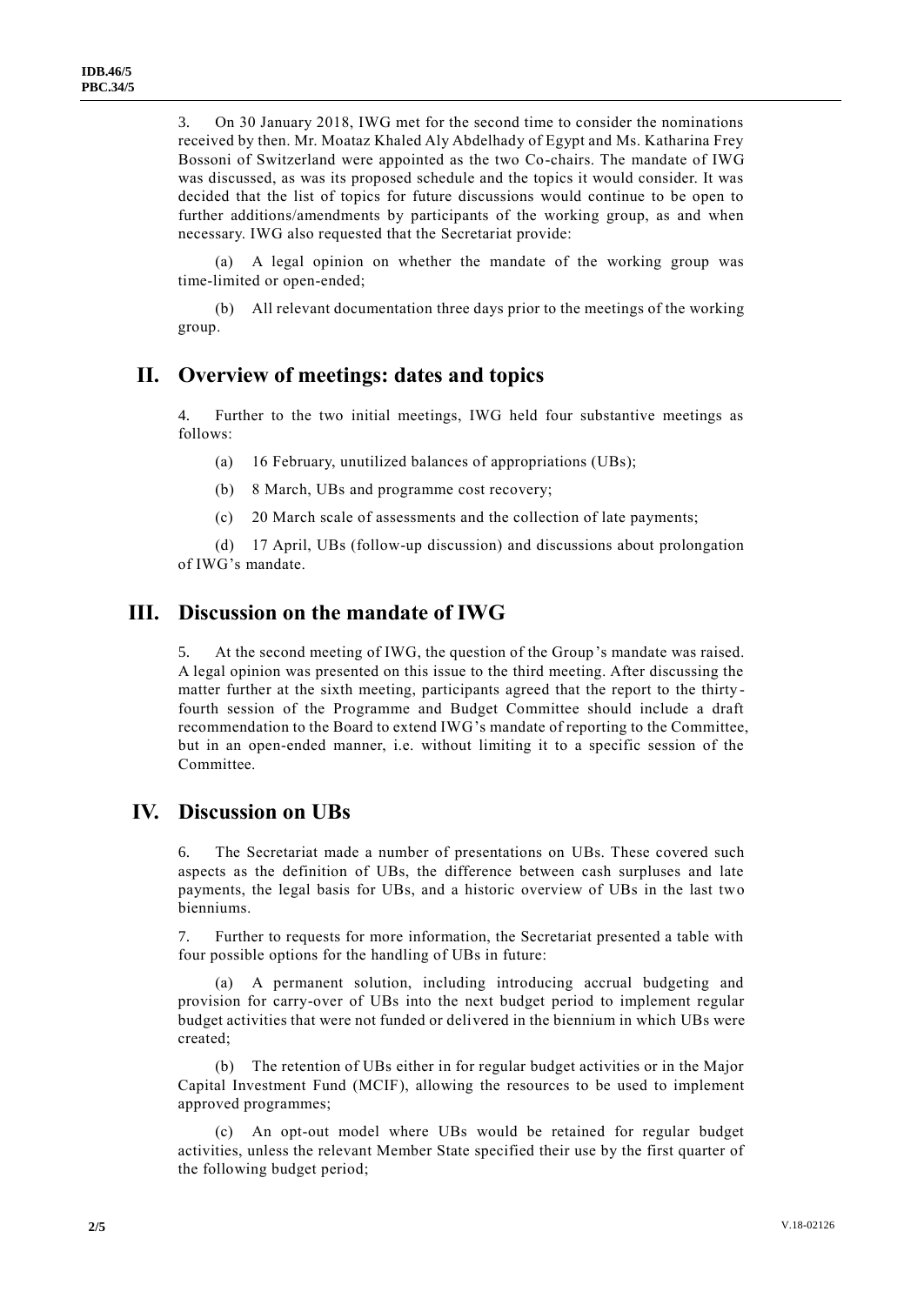(d) A temporary option, where UBs could be retained for a specific purpose under regular budget activities, MCIF or other funds.

8. These were subsequently augmented by four additional options:

(a) Limiting the retention of UBs for one biennium, following which, any remaining balances would be applied against the assessment of the individual Member State concerned;

(b) Retaining the UBs to the MCIF, to ease the burden on the regular budget in terms of substantial capital investments. This could lead to potential reductions in the budget appropriations in following biennia and thus reduced assessments;

(c) Limiting the retention of UBs for under-implemented and/or deferred programme activities, allowing for the completion of these activities;

(d) Retaining the UBs in a "Reserve Account" to finance approved specific activities under the regular budget.

9. During the resulting discussions, the following points were raised:

(a) The need to differentiate between cash surplus and late payments was highlighted;

(b) A request was made for more information on how carried-over UBs could be used in the subsequent bienniums and what impact this would have (e.g. implementation gap);

(c) A call was made for additional options to be explored;

(d) The need was underlined to ensure that no perverse incentives are created, either for late payments or lax collection;

(e) There was a call request for further examples of how carried-over or retained UBs would be used;

(f) On the collection of late payments, it was noted that any future proposals for the treatment of UBs should incentivize the Secretariat to maintain the currently reasonable rate of collection.

10. Furthermore, the following positions were raised regarding any possible amendment to how UBs were dealt with:

(a) One Member State informed that their position was that "any automatism could only be agreed to […], if the remainder of funds budgeted/paid as assessed contributions were credited towards assessed contributions in the following year(s), therefore reducing [the respective] contribution. These funds could not be used as voluntary contributions, grants, etc.";

(b) It was noted that any proposed changes should not hinder the delivery of services to any of the Member States;

(c) More information was requested on the possible use of the Working Capital Fund to facilitate an increase of approved budget implementation in a biennium and by replenishing the Fund through the cash surplus at the end of each year, or through late payments received for that biennium, and what this would mean for UBs;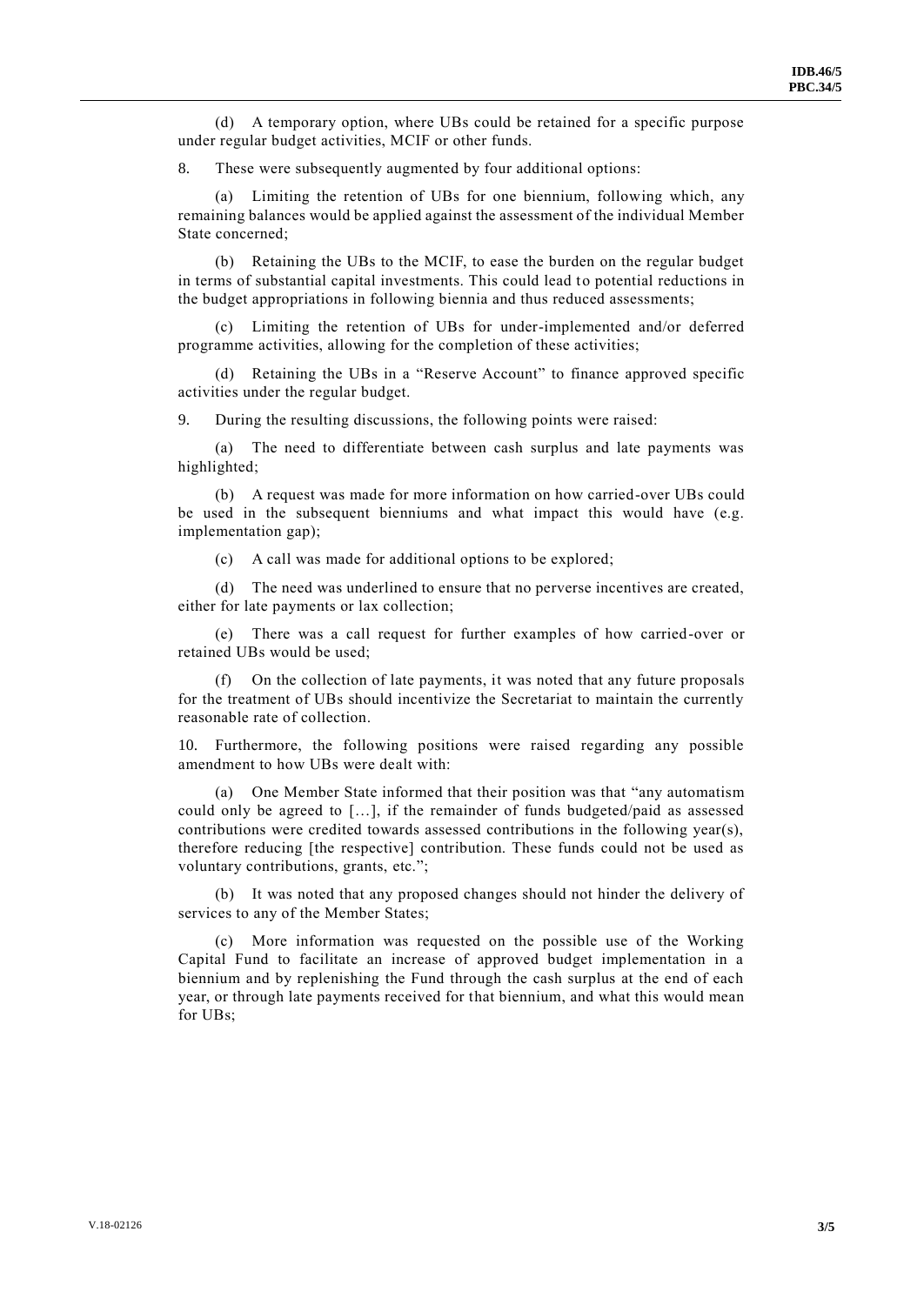(d) Member States requested that for future discussions, UBs be divided into cash surplus<sup>1</sup> and late payments,<sup>2</sup> and that the Secretariat provide possible ways of dealing with each of these separately;

(e) Participants were reminded that it was the prerogative of Member States to take a decision on these matters and that therefore the deliberations of the working group should aim at coming up with a concrete proposal on this matter.

### **V. Full cost recovery**

11. The Secretariat presented an overview of the current situation regarding UNIDO's recovery of support cost. It also highlighted the ongoing work of an internal taskforce on this issue. The Secretariat therefore undertook to report on the work of this taskforce, once its deliberations had concluded toward the fourth quarter of 2018.

12. Member States decided to postpone discussion of this topic until after the update on the work of the taskforce had been received.

#### **VI. Scale of assessments**

13. The presentation delivered on the scale of assessments covered the regulatory framework underlying the calculation of the percentage share of UNIDO's regular budget which each Member State is due. As this calculation is based on the scale of assessments negotiated at the United Nations Headquarters in New York, the presentation also covered the coefficient used to adjusting this overall scale of assessments to UNIDO's membership.

14. Participants noted that both the background information and the presentation provided, demonstrated the complexity of the discussions on the scale of assessments in New York and that this topic was therefore felt to be beyond the scope of IWG.

#### **VII. Late payments**

**\_\_\_\_\_\_\_\_\_\_\_\_\_\_\_\_\_\_**

15. Regarding late payments of assessed contributions, further to analysis of the payments by Member States conducted by the Department of Finance, there is no evidence of patterns of deliberate late payments and after three years circa 98 per cent of payments are collected.

## **VIII. Action required of the Committee**

16. The Committee may wish to consider recommending to the Board the adoption of the following draft decision:

"The Industrial Development Board:

(a) Takes note of the information contained in document IDB.46/5;

(b) Thanks the informal working group on Programme and Budget Committee-related issues for its work to date, encourages all Member States to actively engage with the deliberations of the working group, and requests the working group to keep deliberating on the issue of unutilized balances of appropriations, with a view to producing a proposal on their treatment for the

 $<sup>1</sup>$  Cash surplus is the difference between the collected amount of cash from assessed contributions,</sup> including other income and expenditures (i.e. payments and outstanding commitments) at the end of the biennium.

<sup>&</sup>lt;sup>2</sup> Late payments are assessed contributions payments received after the end of the biennium related to that biennium.